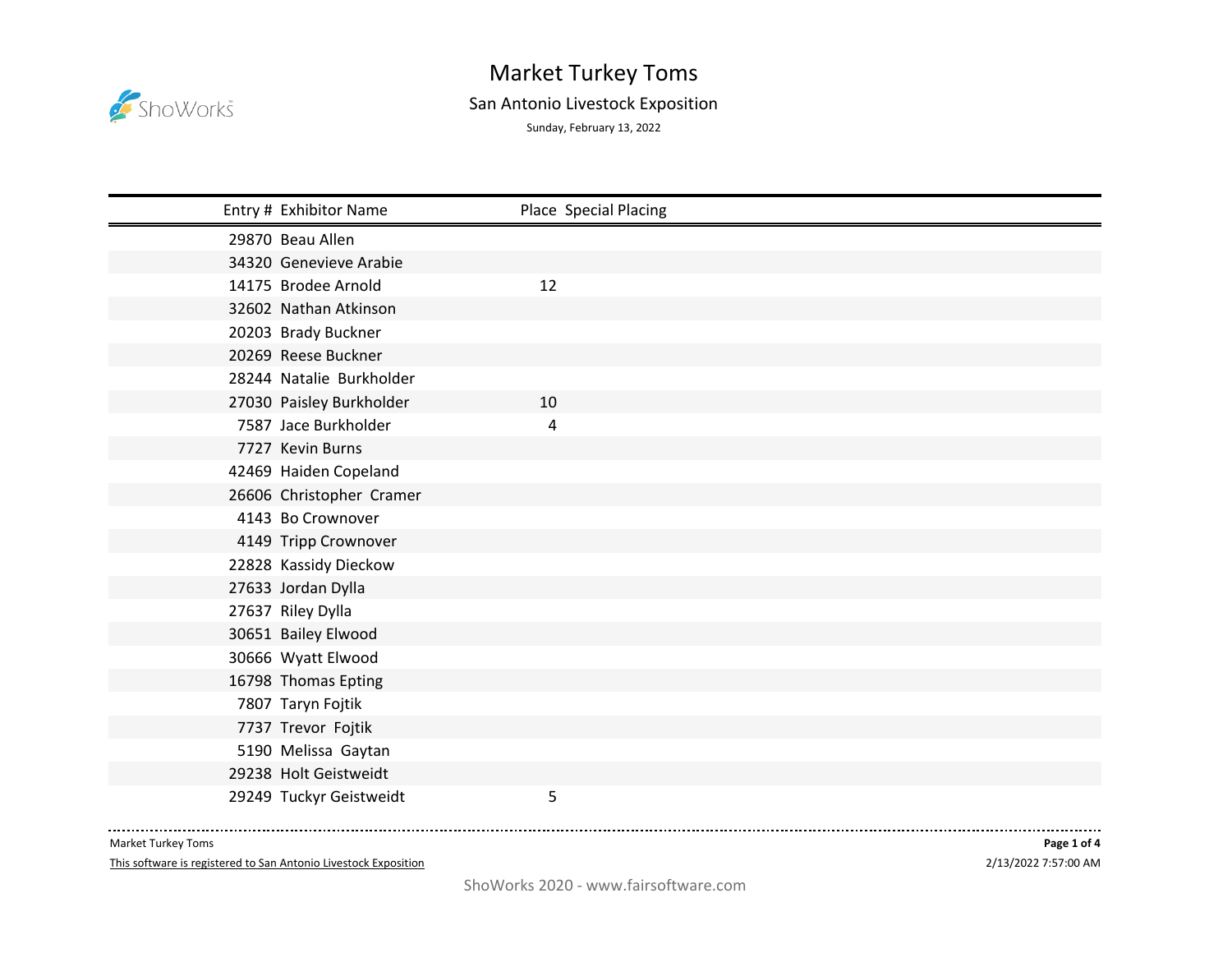| Entry # Exhibitor Name     | Place Special Placing |
|----------------------------|-----------------------|
| 44867 Sienna Goad          |                       |
| 23032 Patrick Goodman      |                       |
| 13973 Clara Gossett        |                       |
| 13982 Lila Gossett         |                       |
| 27510 Conner Hale          |                       |
| 27505 Gillian Hale         |                       |
| 9438 Landrie Hampton-Hogue |                       |
| 22874 Afton Harlan         |                       |
| 22898 Elliana Harlan       |                       |
| 22907 Weston Harlan        |                       |
| 27654 Hadley Harris        |                       |
| 8650 Hunterleigh Hartmann  |                       |
| 15568 Luke Henderson       |                       |
| 44295 Colter Hill          |                       |
| 20351 Amanda Hoffmann      |                       |
| 19444 Scarlett James       |                       |
| 37909 Trint Jeschke        |                       |
| 20388 Karsyn Kaufmann      |                       |
| 15207 Kiley Kizziah        |                       |
| 36213 Mason Kneese         | $\overline{2}$        |
| 60063 Mason Kneese         | 2 Reserve Champion    |
| 13563 Allie Kopecki        |                       |
| 13644 Everett Kopecki      |                       |
| 33905 Karson Krause        |                       |
| 7889 Dalton Lopez          |                       |
| 21238 Emma Luensmann       | 3                     |
| 13113 Quinton Lyne         |                       |
| 8706 Rance Mangum          |                       |
| 7626 Brady Mann            |                       |
| 21276 Bradley Marek        |                       |
| 21284 Grace Marek          |                       |

Market Turkey Toms

--------------

This software is registered to San Antonio Livestock Exposition

2/13/2022 7:57:01 AM **Page 2 of 4**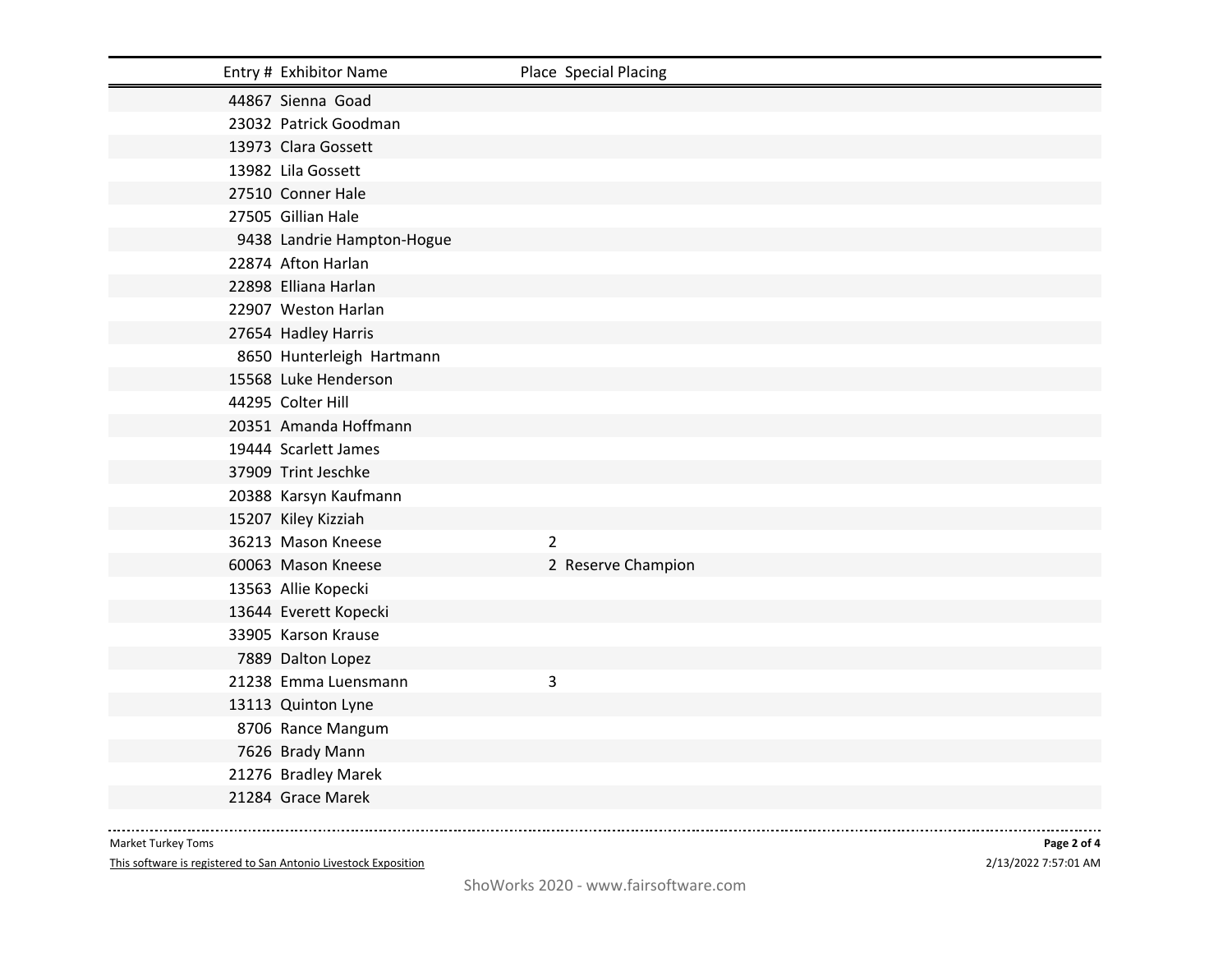| Entry # Exhibitor Name   |    | Place Special Placing |
|--------------------------|----|-----------------------|
| 21289 Matthew Marek      |    |                       |
| 41789 Alex Martinez      |    |                       |
| 41792 Jay Martinez       |    |                       |
| 21851 Lorenzo Martinez   |    |                       |
| 36101 Reese Mazurek      |    |                       |
| 36118 Rien Mazurek       |    |                       |
| 21864 Kaylee Miller      | 11 |                       |
| 16912 Zachary Miller     |    |                       |
| 35948 Bailey Mims        |    |                       |
| 28893 Addyson Moerbe     |    |                       |
| 17537 Kassidy Moffett    |    |                       |
| 21318 Colson Mooney      |    |                       |
| 14066 Madisyn Mooney     |    |                       |
| 60062 Caitlin Morgenroth |    | 1 Grand Champion      |
| 21323 Caitlin Morgenroth | 1  |                       |
| 14254 Luke Morgenroth    | 8  |                       |
| 17635 Khloe Naegelin     |    |                       |
| 8737 Tobyn Noll          | 13 |                       |
| 14226 Adyson Norton      |    |                       |
| 42365 Thomas Oman        | 6  |                       |
| 7697 Cameron Otto        |    |                       |
| 23615 Hailey Padalecki   |    |                       |
| 23619 Adrian Perez       |    |                       |
| 22778 John Polster       |    |                       |
| 26826 Joseph Polster     |    |                       |
| 14034 Lane Ramzinski     |    |                       |
| 21374 Brooke Reininger   |    |                       |
| 44893 Joshua Robertson   |    |                       |
| 44874 Royce Robertson    |    |                       |
| 32884 Allyson Sherley    |    |                       |
| 6354 Alexandria Sione    |    |                       |

Market Turkey Toms

--------------

This software is registered to San Antonio Livestock Exposition